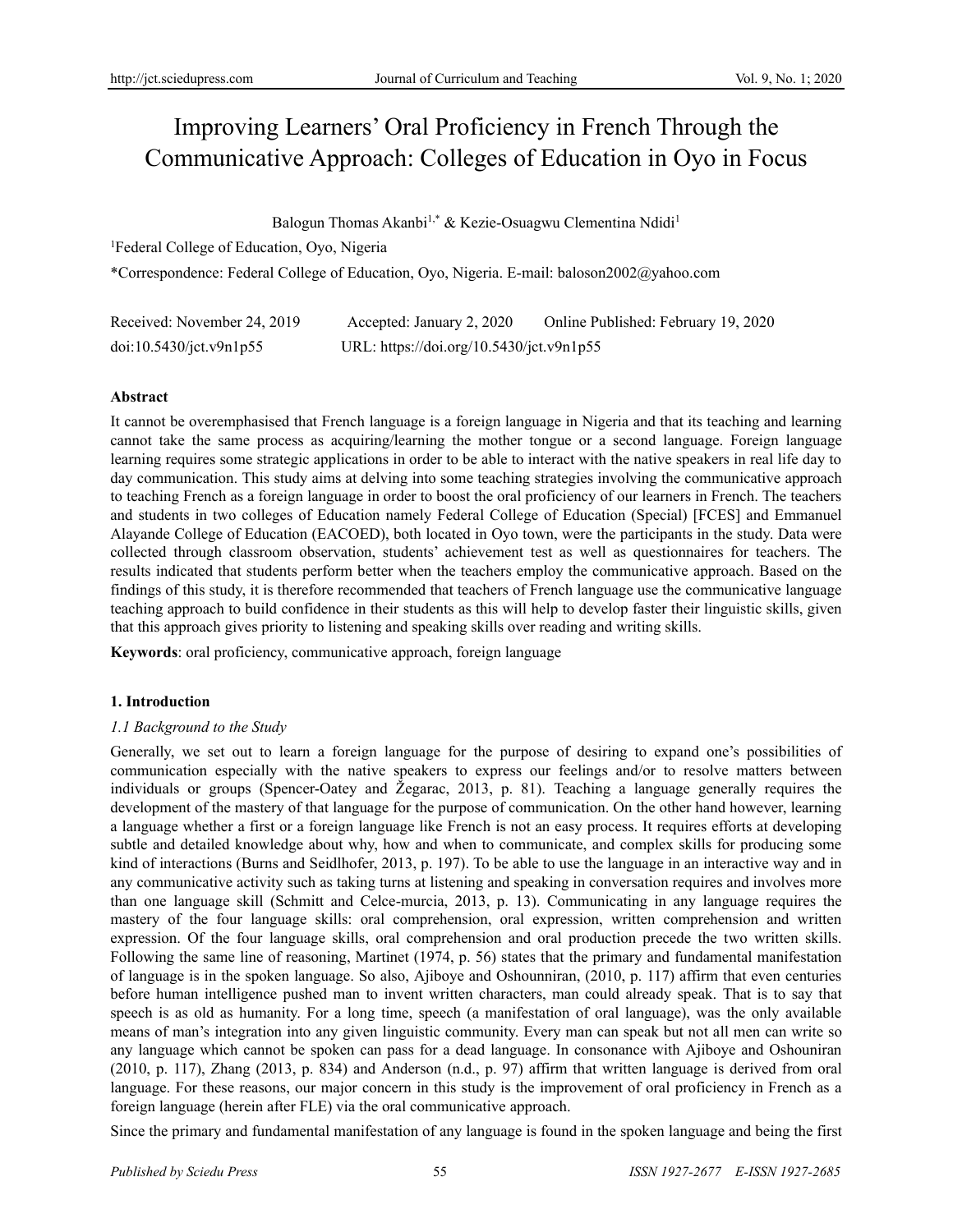manifestation of communication, acquiring oral communication competence in a foreign language like French requires more attention. The oral communication class therefore helps the students improve their spoken French and to acquire and put into practice the elementary principles of interpersonal communication.

The very purpose of learning a certain language is to be able to have a good competence in speaking it so that such a person would have sufficient skills to communicate easily and possibly fluently with the native speakers. Learning French in Nigeria by our students requires that they apply skillfully the knowledge gained in the classroom for effective communication. Consequently, they need to progress by having a good grounding of the elementary skills in French language acquisition in order to be proficient in expressing their thoughts in spoken words of the language. In the same vein, empirical studies have also established the important role that oral language plays in learning (Babayiğit, 2014; Darancik, 2018; Swanson & Schlig, 2010). As students practise listening and speaking skills, and acquire knowledge of how language works, they build not only basic literacy but problem solving and reasoning skill as well as the capacity for creative thinking. That is why the most powerful language programmes are not so much about grammar drills and translation exercises but rather about engaging students in authentic interaction and purposeful conversation (Ketch, 2005; Wells, 2007).

Proficiency is defined, according to Cambridge International Dictionary of English (1995) and Merriam-Webster (2017), as the advancement in knowledge or skill. Proficiency is further defined by www.businessdictionary.com/.../ as a "mastery of specific behavior or skill demonstrated by consistent superior performance, measured against established or popular stand". Going by these definitions, we can deduce that oral French proficiency is a student's advancement in his natural aptitude to perform beautifully or excellently in the oral practice of the language, be it in the classroom settings and/or outside the classroom. Oral proficiency, as elucidated by Stein (1999, p. 1) includes the "ability to communicate verbally in a functional and accurate way in a target language". Oral proficiency in French language therefore includes the ability of the individual learner to exhibit his/her acquired knowledge to speak and communicate in French in a successful and skillful manner. The acquisition of communicative competence constitutes the central objective teaching and learning of French as a foreign language (Bérard, 1991; Courtillon, 2006; Aslim, 2011). Of course, when the students develop this aptitude in French, they will be able to understand and communicate very well in that language in real-life situations, most especially with the native speakers.

Among all difficulties of learning FLE in Nigeria, oral competence occupies the first position. Many reasons abound from several researches for the inability of Nigerian students to communicate in French. They include lack of intrinsic motivation on the part of the students, inadequate language laboratories and other facilities, non-provision of teaching materials in Nigeria's tertiary institutions, inadequate language immersion programmes, teachers with oral communication deficiencies, etc. (Adesola, 2007; Araromi, 2009; Emodi, 2000; Kezie-Osuagwu, 2013; Owoeye, 2010). While Simire, (2001) further observed that most French learners cannot speak French for fear of making mistakes.

A student who tries in his proficiency in a foreign language like French is such that has made efforts to try to overcome some difficulties in speaking, reading or understanding the French language rules. He would like to try as much as possible to avoid such difficulties or obstacles, if not, these could deny him/her the very opportunity to successfully learn the language in the classroom or even participate fully in communication in a real francophone setting. Oral proficiency is therefore very important to individuals learning a particular language because this describes how well such an individual can speak the language in real world situations and at all events.

Further discussion of the problems facing the teaching of French shall be made under the following categories.

The students

The teachers

The college authorities and government

The environment

The year abroad programme (acculturation)

Motivation and interest

Teaching methodology

*1.2 The Students*

The entry requirement into the colleges of education in Nigeria is very low. Even when the students have a good credit pass in French in their West African Senior School Certificate Examination (WASSCE), they are usually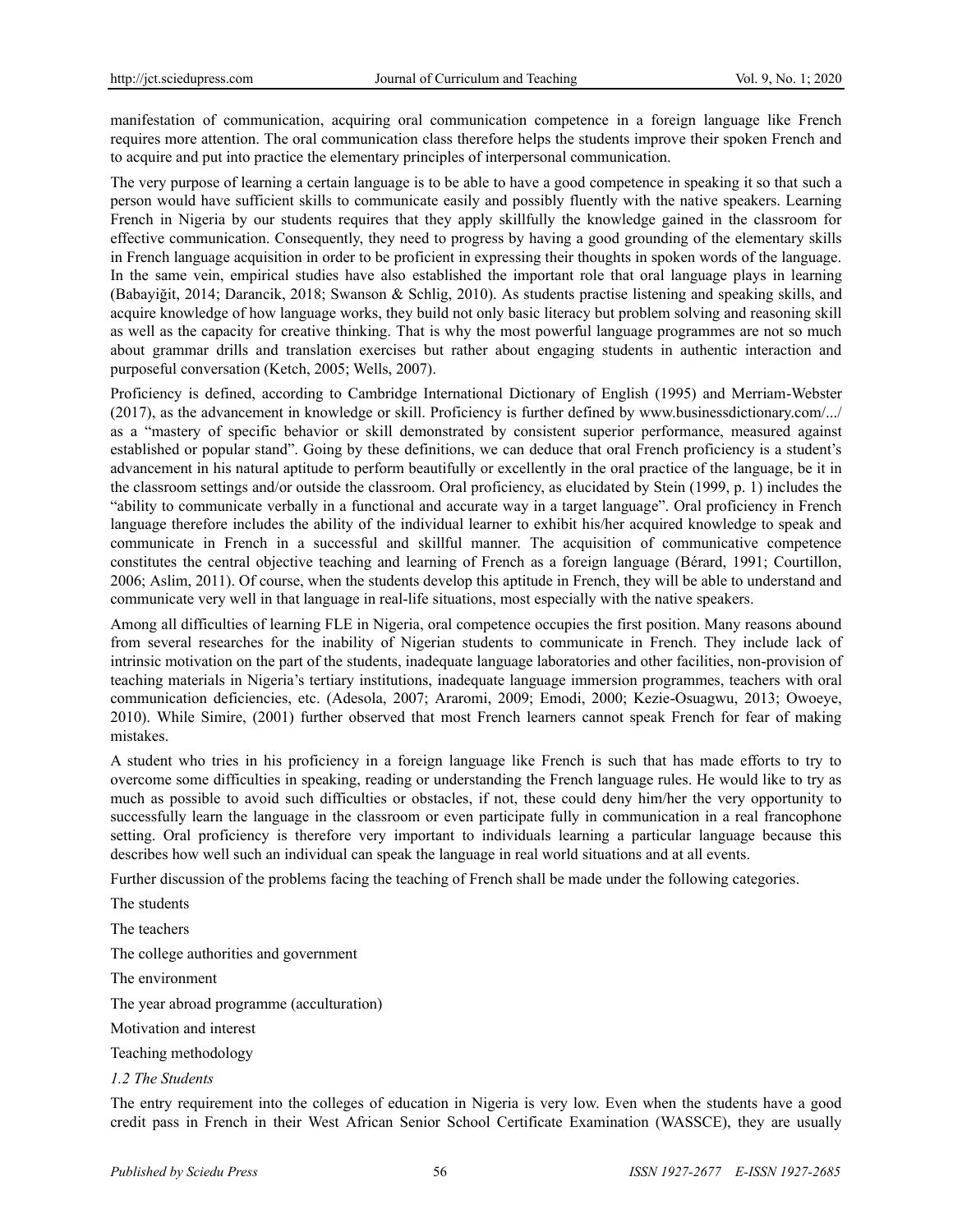unable to communicate in the language. Thus, their paper qualifications do not reflect their knowledge and competence in French which should manifest primarily in the spoken language. With this insufficient linguistic foundation, it would be difficult to teach French in a system where their level from the secondary school does not correspond with their supposed entry level into the colleges of education owing to the fallen standard in education.

Moreover, the students often have no idea of the objectives of French studies. This is because they did not initially apply to study French but are admitted for the course because they could not satisfy the requirement for their chosen courses. For instance, in the Federal College of Education (Special), Oyo, more than one third of the students learning French fall into this category and consequently fail to do well in the course.

# *1.3 The Teachers*

The role and position of the teachers are very important in the teaching of French because they can encourage or discourage the learners in their learning of the language. Unfortunately, there is a grave shortage of qualified teachers and teaching materials for the oral aspect of language learning. Therefore we find that more than half of the learners are usually very badly taught or are never truly exposed to oral communication of the language. Most of the teachers use the traditional method or the grammar-translation method to teach their students which of course results in the poor performance of students, most especially in oral communication. This is because some of the teachers themselves are unable to communicate freely in French and as such resort to teaching solely in English or the mother tongue. David (1975, p. 11) says in this respect that "often those who teach French are inadequately qualified and thus contributes to the disenchantment and to the general bad name of the subject". Therefore, to be adequately qualified to teach especially a foreign language like French in Nigeria, one needs to be well trained pedagogically to be able to properly handle well the teaching of the subject.

# *1.4 The College Authority and Government*

It is in buying of audio-visual materials and financing that the authorities of an institution can be appreciated. In fact the college authority must furnish the department with all or most of the necessary teaching materials like projectors, video machines, disks, functional ICT facilities, etc. Unfortunately, the situation is rather very deplorable in Nigeria. Some colleges even have laboratories with very obsolete materials which do not function for lack of technicians and electricity. While some others have a resource room that contains only a television and video set without proper connection to electricity supply as is the case with the Federal College of Education (Special) and Emmanuel Alayande College of Education in Oyo state.

Sometimes the authorities and government totally ignore the importance of French to Nigeria and its citizens. Instead of encouraging its teaching, they advocate its extinction and close down the department as was the case of the college of education in Adamawa State not minding the state's closeness to francophone Cameroun.

# *1.5 The Environment*

The students come in contact with French only in the classroom. Most of them live off campus and do not often meet to interact in the language until they are in class again. This situation is a disadvantage to the learning of French especially as a foreign language. Besides, the students of French language form only a minute percentage of the entire population in most colleges. Therefore, communication among them outside the classroom is almost nonexistent. Though there exists a French club in each of the colleges, if not all, where students can express themselves through debates, symposia, role play, comment on short and simple film shows, etc.; yet students hardly ever communicate in French during these different socio-educational activities, especially because these activities do not form part of their continuous assessment. So, they all need to be encouraged and given "opportunities for trying things out" (Dişlen, 2013, p. 43). It is crystal clear that when a classroom becomes a pseudo foreign language environment, if positive; it can determine how efficient learners could perform in oral communication (Johnson, 2012, p. 11).

# *1.6 The Year Abroad Programme (Acculturation)*

The objective of the year abroad programme otherwise known as acculturation for their linguistic immersion is to improve the learner's use of French language words. Popovici (2016) postulates that the effective way one can learn a foreign language appropriately is by being in an environment where you are exposed to the new language in everyday scenarios because you are forced to learn. Learning a foreign language is about everyday routine. One cannot be at his best when such a person is given to studying textbooks attentively and memorising vocabularies. Indeed, a language immersion environment proves to be the fastest way where heterogeneous topics are authentically acquired through instructions and practices without doubt.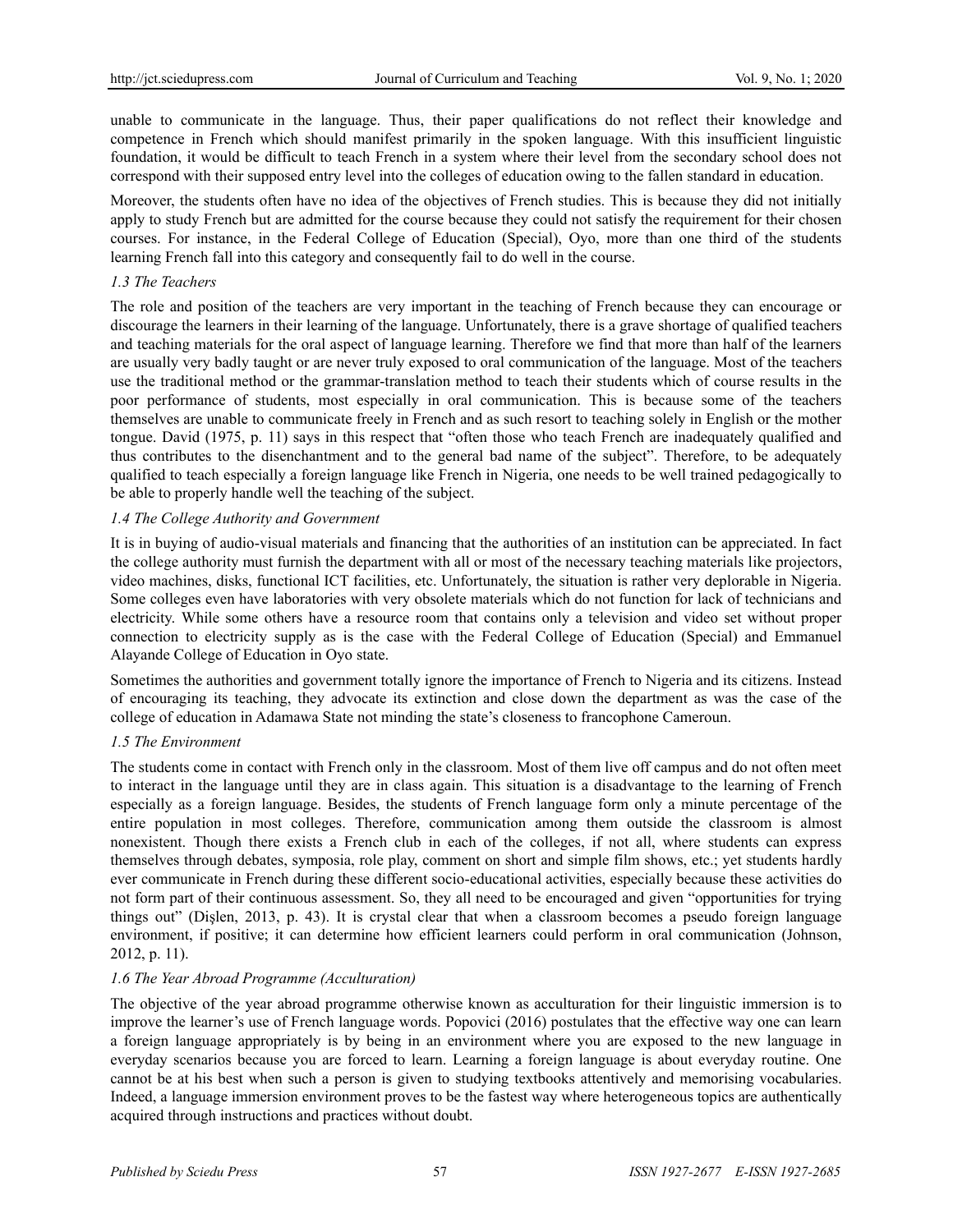However, in the past, colleges of education in Nigeria sent their students to francophone countries at the end of their 100 or 200 level. This formed part of the entire course programme and was therefore compulsory. Now, it has become difficult to send students outside the country for their linguistic immersion programme for financial reasons. Consequently, the colleges churn out French graduates who at the end of their entire National Certificate in Education (NCE) year can speak little or no French. Even though the federal government in conjunction with the French government has instituted a Nigeria French Language Village (NFLV) in Badagry, Lagos, for economic reasons, the French village can never be equated with a real francophone environment. It can only stop at continuing the academic programme but can never take care of the linguistic immersion programme.

# *1.7 Motivation and Interest*

Motivation is the arousal, selection, direction and continuation of behaviour. Motivation is very important because it controls and directs our energy. It can be viewed as the most important element as far as the learning process of a foreign language is concerned (Lai, 2013, p. 90; Axell, 2007, p. 3). Unless a child is well motivated, he will not direct his energy and effort towards learning. Therefore, we agree with Bello (1982) that motivation improves learning outcome. It can gear up weary students for a desire to learn and ultimately improve the rate at which they learn a foreign language like French (Johnson, 2012, p. 14).

Motivation and interest are tools that help to achieve our goal especially in the learning of French as a foreign language (Dişlen, 2013, p. 36). However, the problem with most schools is lack of motivation on the part of both the students and teachers. Majority of students do not even know why they are studying French. They do only know that it is part of their studies. As a result, most of them play with the French word they have learnt, interchanging them with English words or with words in their mother tongue which have the same or similar sounds.

On the part of the teachers, motivation is lacking, with the deplorable and discouraging conditions of working in which they find themselves. Salaries are usually not paid on time, good materials for teaching are almost not available and only a few honed teachers who teach with their conscience do not abandon true teaching.

## *1.8 Teaching Methodology*

Studies have shown that in Nigeria, the teacher tends to do all the talking while the learners simply listen all through the lesson (Balogun, 2016; Idogho, 2016). Language is living and must be interactive. So when all the teacher does is to speak and translate French to the learners, learning becomes uninteresting. This style of teaching is the traditional method where words are classified into their functions after which students are made to study a list of verbs and their conjugation. It is a method that emphasises written language to the detriment of oral language. The communicative approach has been a widely accepted convention in the field of teaching French as a foreign language in Nigeria (Balogun, 2016). The consensus is that the oral communicative approach could be applied in foreign language teaching (Isacova, 2018: Denkci Akkas & Coker, 2016; Darancik, 2018; Fattah & Saidalvi, 2019).

In the oral communicative approach, the four skills of language are developed. Language is considered the instrument of communication or social interaction, the reason for which teaching is based on speech acts. As communication takes place, meaning or the message is given priority while grammar and vocabulary are considered tools for the realisation of speech acts. The teacher serves as a facilitator in the class (Kezie-Osuagwu, 2017, p. 183). The learners are encouraged to spontaneously communicate among themselves. They are free to make mistakes and the mistakes form part of the learning. Corrections of errors are done at the end of the class to avoid interrupting the learners' speech flow. The learning resources are taken from real life: images, pictures, posters, magazines, television and radio programmes, etc.; these are called authentic documents meant to be consumed by native speakers, not originally fabricated for the classroom. In short the main goal of oral communication is to develop fluency in language use. In Richards' (2006, p. 14) terms, "fluency is the natural language use occurring when a speaker engages in meaningful interaction and maintains comprehensible and ongoing communication despite limitation in his or her communicative competence".

In Nigeria students learning French can only practise in the classroom whereas it is imperative that the process of skills acquisition in foreign language needs to be learnt in an environment that allows for total immersion, that is, where learners have unhindered opportunities to use the language variety in situations. It is therefore viewed that since these students are not exposed to total linguistic immersion, communicative approach will be of great didactic help.

#### *1.9 Statement of the Problem*

Most French classes are dominated by written work and little or no attention is given to oral work. Even during the class titled *Oral Expression* almost only written work is done and in English or the mother tongue too. This does not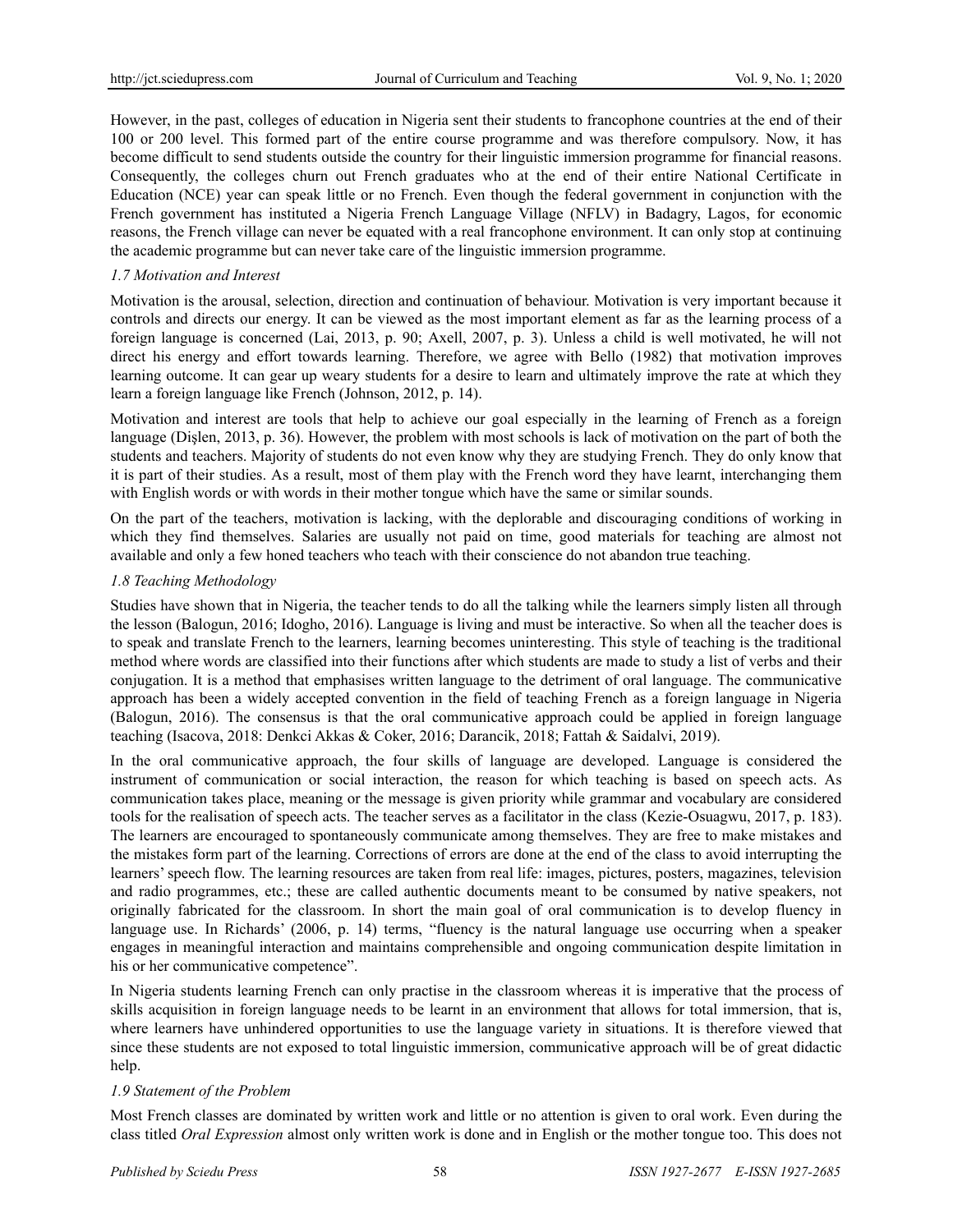give the learners the possibility of developing the necessary competences for oral comprehension and production. Although the current French curriculum in the National Commission for Colleges of Education minimum standard, (NCCE, 2012) insists on the use of the communicative approach, the traditional method is still in practice by some colleagues in our French classes in the colleges of education. Thus, this investigation will be informative and provide positive changes in French teaching, especially in the teaching of oral skills.

# **2. Research Hypotheses and Methodology**

## *2.1 This Research Focuses on the Following Hypotheses*

Ho1: There is no difference in students' achievement when exposed to communicative approach as opposed to being restricted to traditional methods

Ho2: There is no difference in students' achievement between sampled colleges of education

#### *2.2 Methodology*

The study investigated the outcome of the communicative approach against other traditional or conventional methods. The study adopted the quasi-experimental design. Experimental lessons were conducted for the first year students of the two colleges in Oyo state. The rationale behind using this intact class is their relative minimal or no exposure to the French language as this assures a homogenous background of the student-participants. They were divided into two groups. The first (target group) were taught using the oral communicative approach and in the target language while the second group (control group) was taught the same lesson without the oral communicative approach or with the traditional method in English or in the learners' mother tongue. After this lesson, the students were made to undergo the same evaluation process. In the end, the students' test results and teachers' responses to a survey questionnaire on the implementation of the communicative approach were analysed.

The population used was the entire 2017/ 2018 first year students of the two colleges of education in Oyo town in Oyo state namely: Federal College of Education (Special) and Emmanuel Alayande College of Education. The total population of this Level was considered because of the low intake of French students. Other participants include the teachers of French in both colleges.

All the first year students and all the French lecturers of the two colleges in Oyo state were selected as participants in the study. The purposive sampling technique was used for selection.

# Method of data analysis

The data collected were analysed using a t-test statistical technique.

# **3. Results and Discussion**

#### *3.1 Test of Ho1 Hypothesis*

Ho1: Mean score difference in students' achievement when exposed to the communicative approach as against other methods.

| Variables              | Mean | St.dev | Num | $Tcalcal}$ | Ttest |
|------------------------|------|--------|-----|------------|-------|
| Communicative approach | 6.86 |        |     | 3 9 1 7    | 0.695 |
| Traditional method     |      |        |     |            |       |

**Table 1.** The Choice of Teaching Methodologies Used in the Sampled Colleges of Education

Using the t-test score, a calculated value of 3.917 was obtained against the table value of 0.695 at a degree of freedom of 12 at the significant level of 0.05. The calculated value obtained is greater than the table value which signifies that the value could not have arisen by chance, meaning that the calculated value is significant at that specified level of significance. This therefore implies that since the calculated value was more than the table value, then the hypothesis is therefore rejected and the alternative hypothesis is retained.

There is a significant difference in the mean score of students when exposed to the communicative approach as opposed to when they are exposed to traditional methods.

**Choice of methodology:** There are several methods used in the teaching of French language in schools. Some of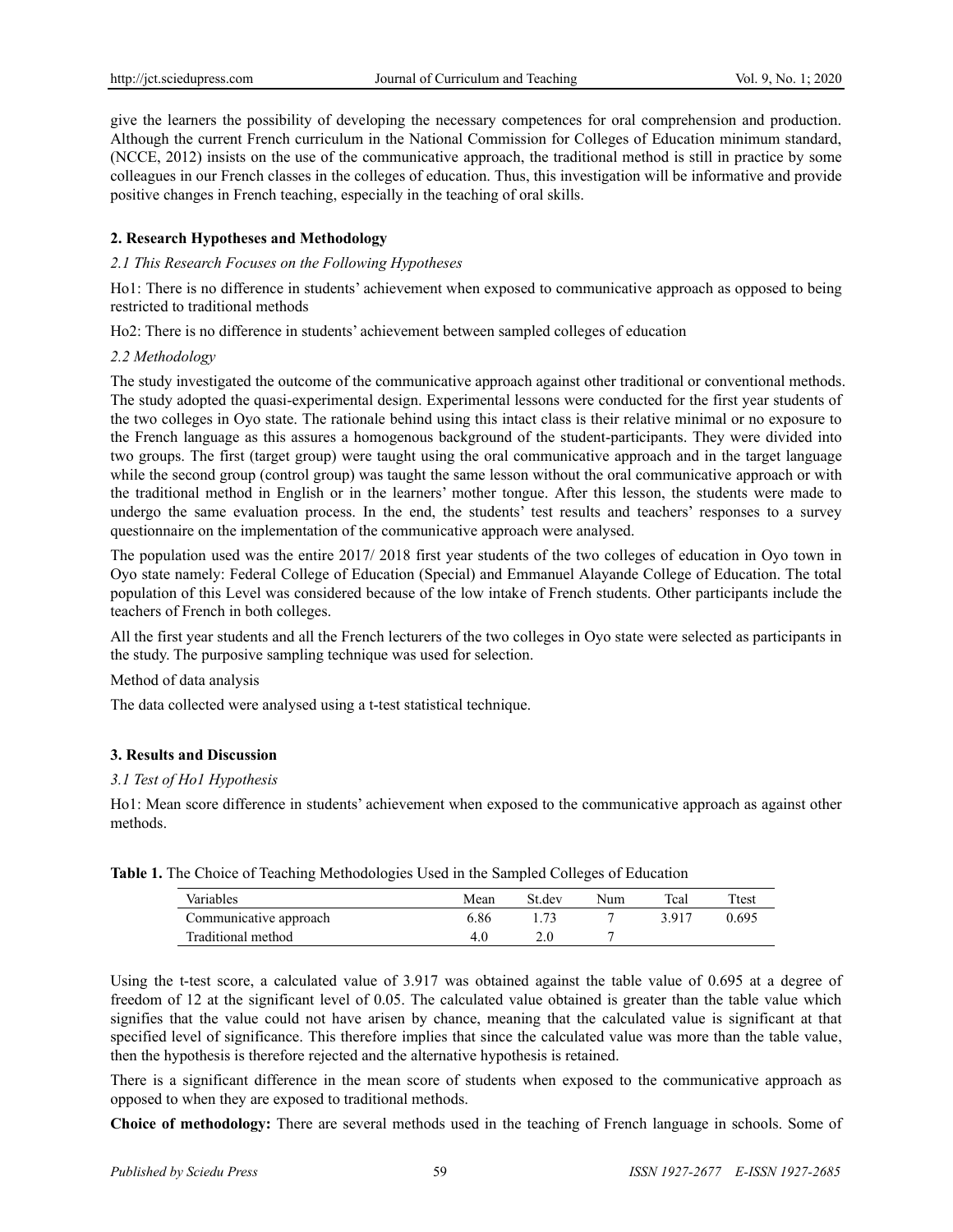these methods include the audio-lingual, communicative, direct, grammar translation and other methods. As regards the choice of the use of the audio-lingual method, 4 (30.77%) of the respondents sometimes made use of it, 3 (23.08%) often used it, and 3 (23.08%) always used the method while only 2 (15.38%) rarely employed it. Going by the above submission, it was revealed that the audio-lingual method was employed by 10 (76.92%) of the lecturers while only 2 (15.38%) rarely used the method and  $1(7.69)$  represents a missing datum.

- **Direct method:** With regard to the usage of the direct method in the teaching of French in colleges of education, 3 (23.08%) always used it as a method of teaching, 2 (15.38%) often used it, 6 (46.15%) sometimes used it while 1 (7.69%) rarely used the method. This shows that the use of the direct method in the teaching of French is gradually dwindling in our schools.
- **Grammar Translation method:** In the case of the grammar translation method, it was revealed that 2 (15.38%) always used the method to teach while 1 (7.69%) often used it. In the same vein 5 (38.46%) sometimes used the method while 3 (23.08%) rarely used it in their classes.
- **Communicative approach:** As regards the use of the communicative approach in the teaching of the subject, 7 (53.85%) always used it, 4 (30.77%) often used the method, while 1 (7.69%) sometimes and rarely used it in their teaching. In sum, the majority of the teachers in this category often or always as the case may be, in compliance with the NCCE minimum standard requirement (2012), make use of the communicative approach in teaching their students. The submissions of the respondents show that the communicative approach gained prominence in the teaching of French language in Nigeria colleges of education as earlier indicated by Balogun (2016).

# *3.2 Test of Ho2 Hypothesis*

Ho2: There is no difference in students' achievement between the sampled colleges of education

| Colleges      |   | Mean | S.D          | tcal | t-table |
|---------------|---|------|--------------|------|---------|
| <b>FCES</b>   | O | 14.8 | 2.4          | 29   | 1.782   |
| <b>EACOED</b> |   | 13.6 | 2 2<br>ے . د |      |         |
| Total         |   |      |              |      |         |

**Table 2.** The Mean Score Difference in Students' Achievement between Sampled Colleges of Education

The value of t obtained for the achievement of students in the two colleges of education used for the study showed a mean value of 14.8 for FCES, 13.6 for EACOED and their standard deviation were 2.4 and 3.2 respectively. Testing if a significant difference in the achievement of students in the colleges at t value of 1.29 was obtained, being insignificant at 00.5 level because the obtained value of t is lower than the table value of 1.872 at a degree of freedom of 12. With this, the hypothesis stating that there is a significant difference in the mean score test of the students is hereby retained.

- i. The study showed that students' achievements do not vary with school.
- ii. Students' achievement when exposed to the communicative approach differs significantly from when they are not exposed to the method. This is certified by Bérard (1991), Courtillon (2006) and Aslim (2011)'s assumption that the acquisition of communicative competence constitutes the central objective of the teaching and learning of French as a foreign language.

# **4. Conclusion**

As in Nigeria, Denkci Akkas and Coker (2016) observed that in Turkey, classrooms lack meaningful communication and the students learn about the usage of the language rather than using the language as instrument to convey some kind of meaning or to accomplish a task in a meaningful way. Also, findings from the research carried out by Fattah and Saidalvi (2019) show that teachers do not fully implement the communicative language teaching as a result of their unawareness of its positive effects. However, every good language teacher desires that his learners make efforts to communicate in the language that they are being taught. This of course does not exclude the prerogative of the teacher himself to encourage and motivate the learners into speaking, while creating a positive and supportive ambiance that will make them have the desire to communicate in the target language. The teacher should do his best to bring learners to the level where he can freely communicate with native speakers of the target language in any given situation. Above all, the teacher should be patient with especially the very timid students as this will help to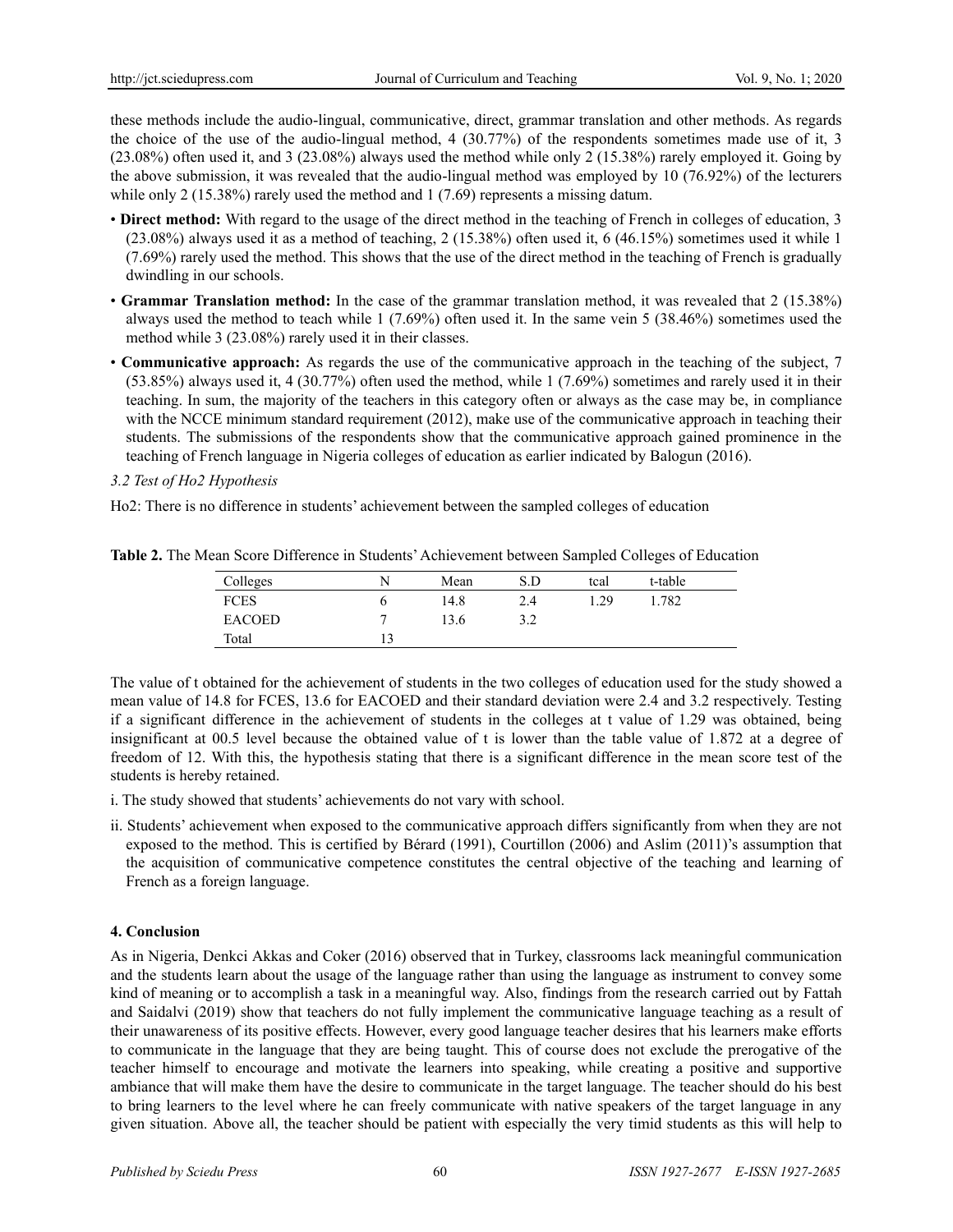inspire and build up their confidence.

#### **5. Recommendation**

Based on the findings of this study, it is therefore recommended that teachers of French language use the communicative language teaching approach to build confidence in their students as this will help to develop faster their linguistic skills, given that this approach gives priority to listening and speaking skills over reading and writing skills.

### **References**

- Adesola, M. O. (2007). Pour un apprentissage du français langue étrangère comme langue de communication. *La Revue d'Etudes Française d'Ilorin (REFI), Ilorin Journal of French Studies, 1*(1), 129-138.
- Ajiboye, T., & Oshounniran, T. (2010). Les particularités de l'oral et de l'écrit en français. In T. Ajiboye (Ed.), *Linguistique et applications pédagogiques regards sur le français langue étrangère* (pp. 91 - 104). Ibadan: Clean Slate Publishers.
- Anderson, S. (2018). Is speech really more important than writing? A study of spoken and written language in society. *Journal of Global Media Studies, 22,* 97-102.
- Araromi, M. (2009). *The teaching of French in Nigeria: Historical panorama, pedagogical consideration and motivational strategies*. An inaugural lecture delivered at the University of Ibadan. Nigeria: Ibadan University Press.
- Aslim, V. (2011). Internet pour l'approche communicative? Retrieved 12 May, 2019 from www.researchgate.net
- Axell, K. (2007). L'importance de la motivation pour apprendre une langue étrangère la langue française dans un contexte scolaire. Unpublished master's thesis, Institutionen för humaniora. VÄXJÖ UNIVERSITET. Retrieved from http://lnu.diva-portal.org/smash/get/diva2:204837/FULLTEXT01.pdf
- Babayiğit, S. (2012). The role of oral language skill in reading and listening comprehension of text: a comparison of monolingual (L1) and bilingual (L2) speakers of English language. *Journal of Research in Reading, 37*(S1), S22-S47. https://doi.org/10.1111/j.1467-9817.2012.01538.x
- Balogun, T. A. (2016). L'émergence des typologies des méthodes ou approches pour enseigner le français langue étrangère: comment se décrocher? *Journal of Modern European Languages and Literatures, 5*(1), 192-206.
- Bello, J. Y. (1982). *Basic principles of teaching*. Ibadan: John Wiley & Sons and Spectrum books Ltd.
- Bérard, E. (1991). *L'approche communicative*. Paris : CLE International.
- Burns, A., & Seidlhofer, B. (2013). Speaking and pronunciation. In N. Schmitt (Ed.), *An introduction to applied linguistics* (2nd edition, pp. 197-214), London: Routledge.
- Cambridge International Dictionary of English. (1995). Cambridge, England: Cambridge University Press.
- Courtillon, J. (2006). Les conditions d'application de l'approche communicative. *Revue Japonaise de Didactique du Français, Etudes Francophones, 1*(1), 12-32.
- Darancik, Y. (2018). Students' views on language skills in foreign language teaching. *International Education Studies, 11*(7), 166-178. https://doi.org/10.5539/ies.v11n7p166
- David, J. (1975). *French in Africa, a guide to the teaching of French as a foreign language*. United Kingdom: Evans Brothers Ltd/UNESCO.
- Denkci Akkas, F., & Coker, B. (2016). The use of communicative approach in 9th Grade EFL classes. *Eurasian Journal of Educational Research, 65*, 71-90. https://doi.org/10.14689/ejer.2016.65.05
- Dişlen, G. (2013). The Reasons of Lack of Motivation from the Students' and Teachers' Voices. Akademik Sosyal Araştirmalar Dergisi. *The Journal of Academic Social Science, 1*(1), 35-45. https://doi.org/10.16992/ASOS.13
- Emordi, F. I. (2000). Le devenir du français en Afrique anglophone : le cas de l'enseignement du français au Nigéria. *Ibadan Journal of European Studies, 1*, 117-131.
- Fattah, A., & Saidalvi, A. (2019). The implementation of communicative language teaching by Iraqi English language teachers. *International Journal of Engineering and Advanced Technology, 8*, 1140-1147.